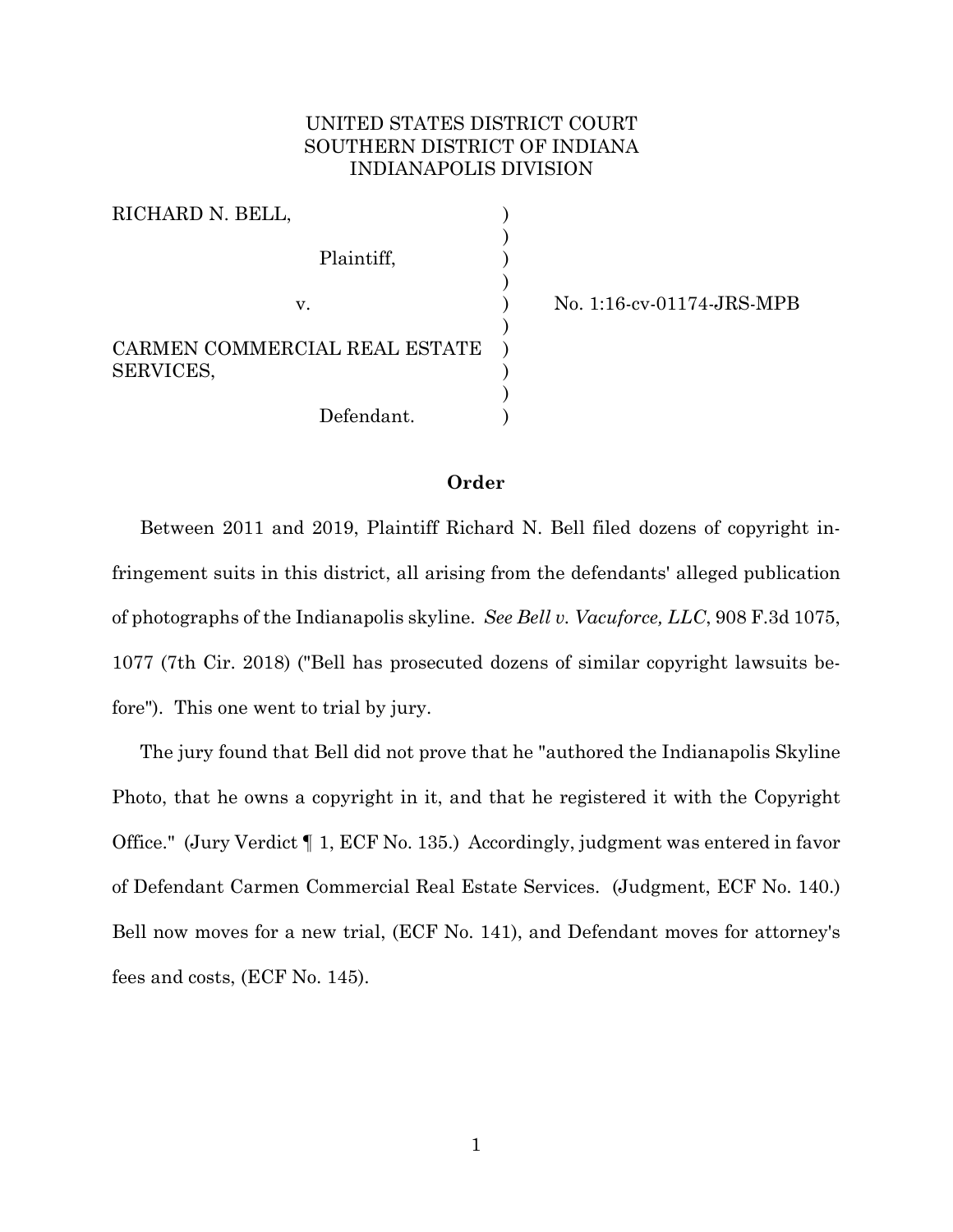### **I. Bell's Motion for a New Trial**

Bell testified that he took the daytime photograph of the Indianapolis skyline in March or May 2000, while he worked at the law firm Cohen & Malad, and that the photograph was posted to Cohen & Malad's website. (Tr. Vol. 1 at 125:1–3.) In another of Bell's cases in this district, *Bell v. Maloney*, Case No. 1:16-cv-1193, the defendant contended that Bell took the photograph as a work made for hire, such that Cohen & Malad, not Bell, was the photograph's author under the Copyright Act. *See*  17 U.S.C. § 201(b). After a bench trial in that case, Judge Young held that the defendant lacked standing to assert that the photograph was a work made for hire.

In seeking a new trial in *this* case, Bell contends that the Court erred in allowing Defendant to assert that the photograph was a work made for hire, and in giving the jury an instruction on ownership that incorporated work-made-for-hire language. (Pl.'s Mem. Supp. Mot. New Trial, ECF No. 142.) Specifically, Bell argues (1) that Defendant should not have been allowed to raise the work-made-for-hire issue (principally for lack of standing), (2) that the evidence adduced at trial was insufficient to warrant inclusion of the work-made-for-hire language in the ownership instruction, and (3) that the instruction wrongly allocated the burden of proof to Bell on the workmade-for-hire issue. (Pl.'s Mem. 2–4, ECF No. 142; Pl.'s Suppl. Br. 2, ECF No. 151.) Defendant responds that it had standing to raise the work-made-for-hire issue and that Bell waived any objection to the instruction by failing to make his objection during trial.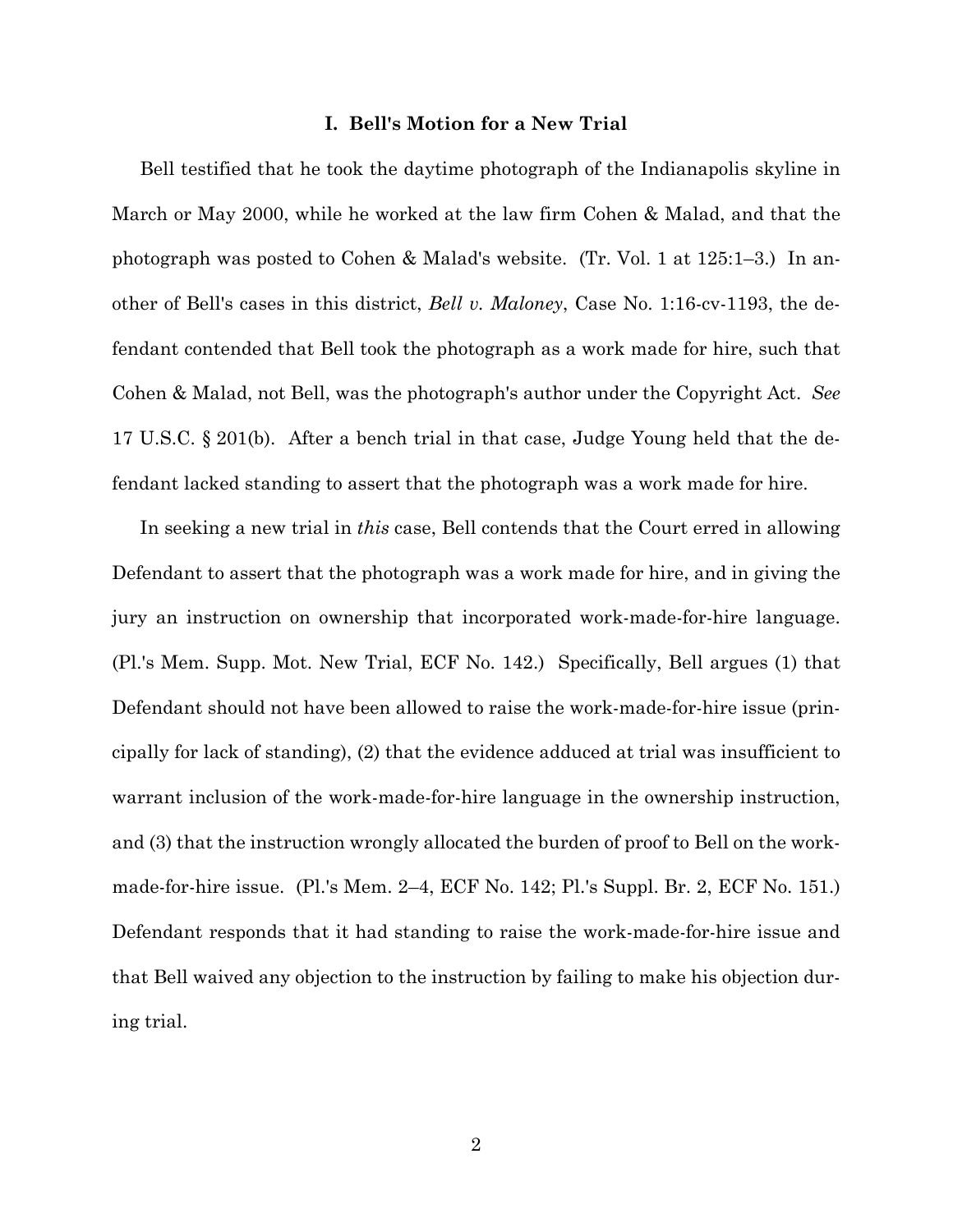### *A. Legal Standard*

"A court may only order a new trial if the jury's verdict is against the manifest weight of the evidence, or if for other reasons the trial was not fair to the moving party." *Willis v. Lepine*, 687 F.3d 826, 836 (7th Cir. 2012) (quotation marks, alterations, and citations omitted). Under Rule  $51(c)(1)$ , "[a] party who objects to an instruction or the failure to give an instruction must do so on the record stating distinctly the matter objected to and the grounds for the objection." Fed. R. Civ. P.  $51(c)(1)$ . "A party may assign as error ... an error in an instruction actually given, if that party properly objected." Fed. R. Civ. P.  $51(d)(1)(A)$ .

### *B. Discussion*

Defendant proposed the jury instruction on copyright ownership containing the challenged work-made-for-hire language. (ECF No. 134 at 2.) The Court's proposed instruction substantially adopted Defendant's proposed instruction:

## **Final Instruction No. 11 Ownership**

Plaintiff "owns" a copyright in the Indianapolis Skyline Photo if, and only if,

- (1) he created the Photo; and
- (2) he did not create the Photo within the scope of his employment at Cohen & Malad.

It is Plaintiff's burden to prove ownership of the Photo by a prepon-derance of the evidence.<sup>[1](#page-2-0)</sup>

<span id="page-2-0"></span><sup>&</sup>lt;sup>1</sup> The sole focus of Bell's motion—and hence this Order—is the second prong of the instruction. It is, of course, possible that the jury discredited Bell's testimony and found that Bell failed to prove the first prong.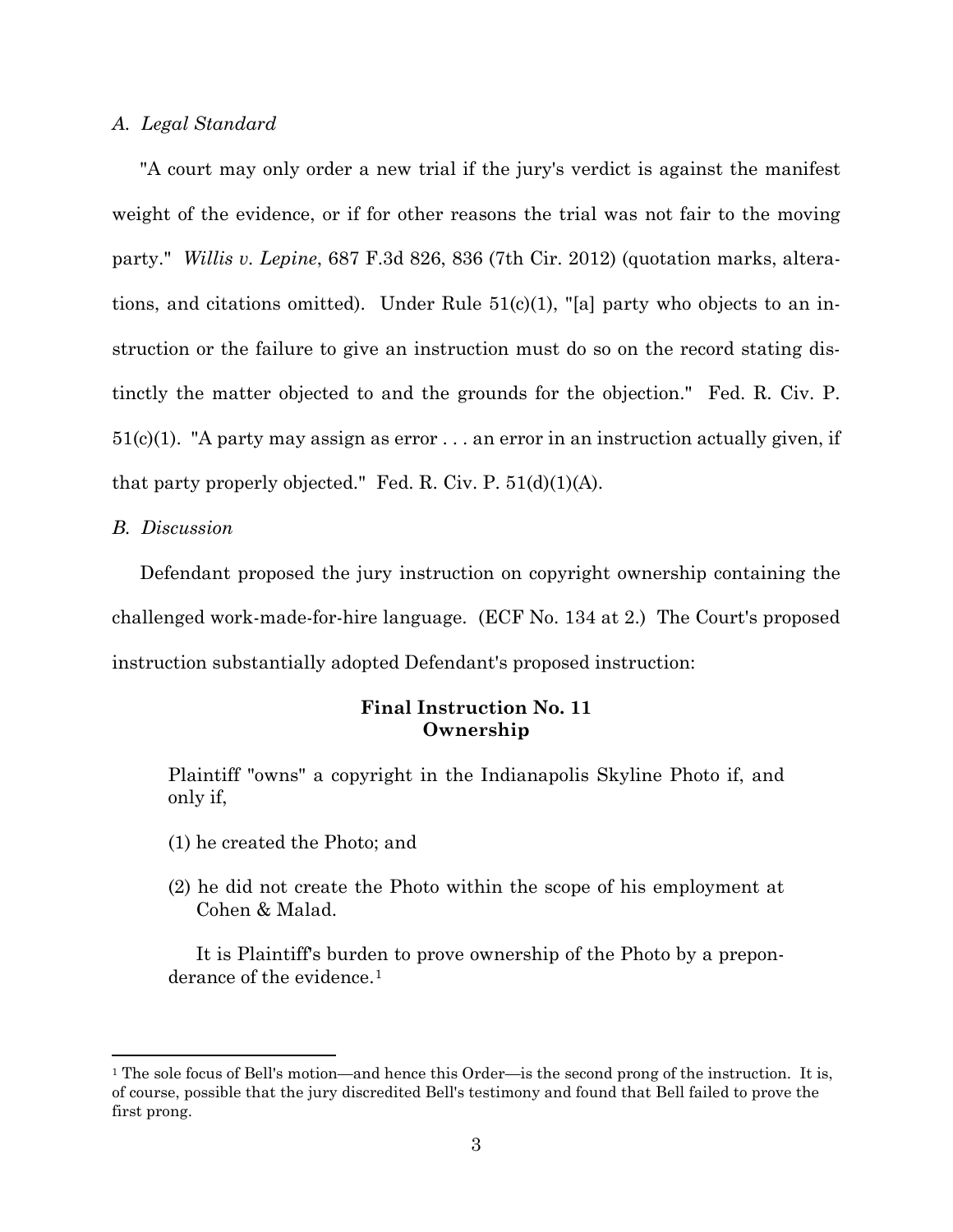(ECF No. 144-1.) The proposed instructions—including the ownership instruction were provided to counsel after the first day of trial, and essentially combined the pattern instructions on ownership and work-for-hire. (Tr. Vol. 1 at 205:7–19.) Bell did not object to the instruction before Defendant rested its case:

THE COURT: [. . .] Any questions or modifications requested by the plaintiff -- MS. KENNEDY: No, Your Honor. THE COURT: -- to any of the instructions?

(Tr. Vol. 2 at 7:10–13.) Nor did Bell object to the instruction after Defendant rested. (*See generally* Tr. Vol. 2 at 328:7–340:25.) Nor did Bell object to the instruction after the charge was given:

THE COURT: [. . .] In addition, any objections to the jury charge that was actually given, Ms. Kennedy? MS. KENNEDY: No, Your Honor.

(Tr. Vol. 2 at 365:24–366:1.) In short, not until his motion for a new trial did Bell challenge the instruction on the grounds of sufficiency of the evidence, (ECF No. 142 at 4–5), and not until his supplemental brief in support of that motion did Bell challenge the instruction on the grounds of the allocation of the burden of proof, (ECF No. 151 at 2). While Bell did tender a different proposed instruction on ownership, "[m]ere tendering of proposed instructions different from the instructions given is not sufficient to preserve an objection to the instructions that are given." *Walker v. Groot*, 867 F.3d 799, 803 (7th Cir. 2017) (alteration and quotation marks omitted).[2](#page-3-0) Bell therefore has not preserved his objections on those grounds.

<span id="page-3-0"></span><sup>2</sup> Bell's proposed instruction stated, "Plaintiff owns a copyright in Indianapolis Skyline Photo if he created the work." (ECF No. 129 at 6.)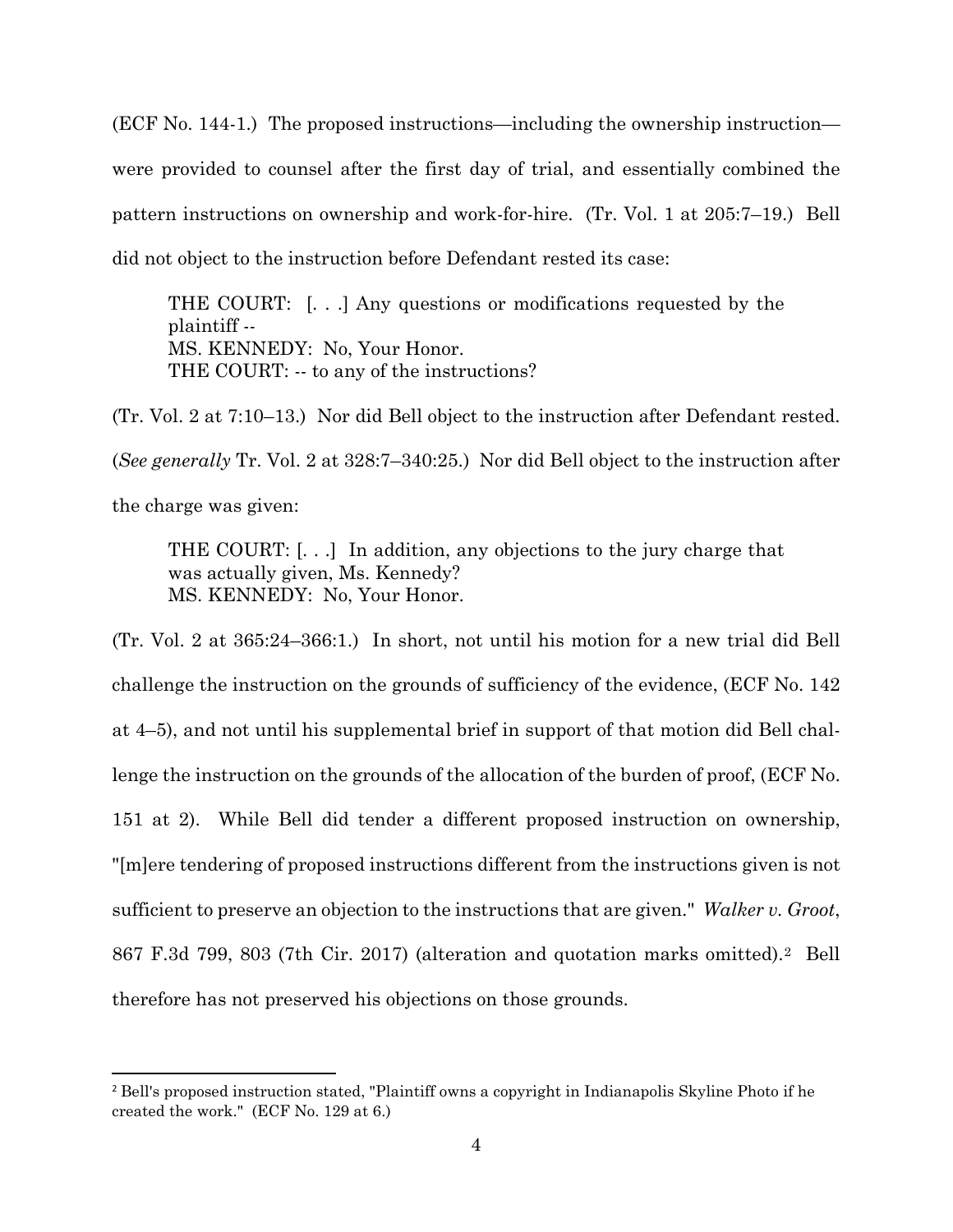Bell did, however, file a motion in limine—albeit an untimely one—arguing that the "work-for-hire affirmative defense should be precluded" because it was not pleaded as an affirmative defense in Defendant's answer and because Defendant lacked standing to raise the issue, relying on Judge Young's decision in *Bell v. Maloney*, 1:16-cv-1193-RLY-DML, ECF No. 86 (S.D. Ind. May 23, 2019). (*See* ECF No. 116-1.) That motion was denied. Bell contends that his motion in limine preserved his objection to the instruction and to the admission of any work-made-for-hire evidence.[3](#page-4-0)

The denial of Bell's motion in limine was not erroneous. First, Defendant did not waive or forfeit the argument that the photograph was a work made for hire. Defendant's work-made-for-hire challenge to Bell's ownership was not an affirmative defense required to be pleaded under Rule 8(c). "A few courts have (erroneously) held that the assertion by defendant of work-for-hire status is an affirmative defense. . . . As a fundamental matter, an affirmative defense arises when a defendant admits the essential elements of plaintiff's prima facie case but sets up other facts or legal arguments by way of avoidance of infringement. By contrast, an answer or other argument for why plaintiff has not *established* a prima facie case in the first place is not asserting an affirmative defense, but instead is denying any liability." 2 PATRY ON COPYRIGHT § 5:95.50 (citing *Bell v. Taylor*, 827 F.3d 699, 705 (7th Cir. 2016)). Ownership of a valid copyright is an element of a claim for copyright infringement. *Peters* 

<span id="page-4-0"></span><sup>3</sup> Bell's reference, in his reply, (ECF No. 166), to his objection at the final pretrial conference and before the start of trial appears to refer to his motion in limine and an objection filed on the eve of trial, (Pl.'s Objection ¶ 10, ECF No. 131). Both cite the same grounds: failure to plead work-for-hire as an affirmative defense and lack of standing.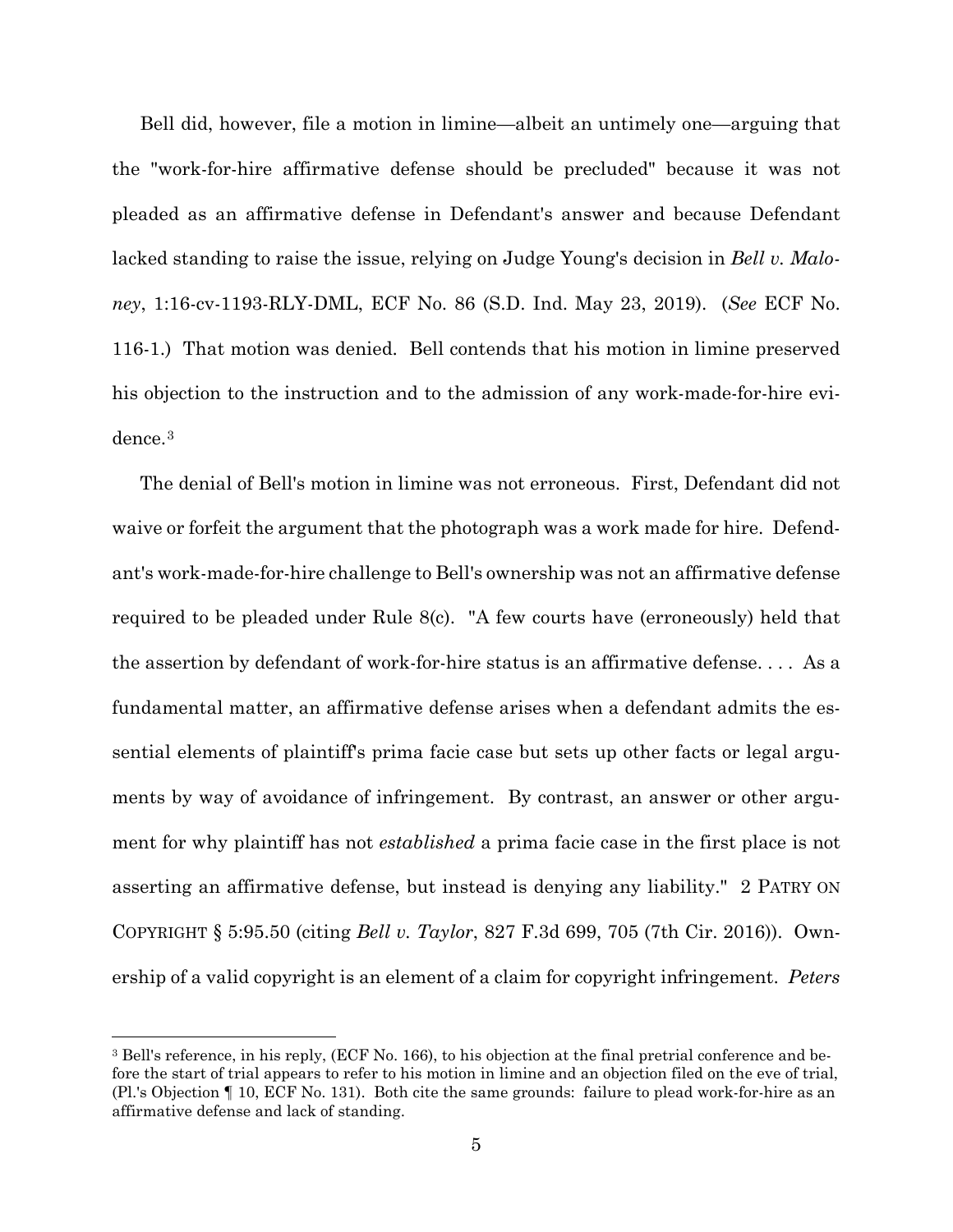*v. West*, 692 F.3d 629, 632 (7th Cir. 2012). Copyright "vests initially in the author or authors of the work." 17 U.S.C. § 201(a). However, "[i]n the case of a work made for hire, the employer or other person for whom the work was prepared is considered the author for purposes of this title, and, unless the parties have expressly agreed otherwise in a written instrument signed by them, owns all of the rights comprised in the copyright." 17 U.S.C. § 201(b). In asserting that the photograph was a work made for hire, Defendant denied that Bell owned a valid copyright in the work—an essential element of Bell's claim. It is not an affirmative defense, and Defendant did not waive or forfeit the argument by failing to plead it as an affirmative defense under Rule 8(c).

Moreover, Bell had abundant notice that Defendant intended to contest ownership on the basis that the photograph was a work made for hire:

- On August 10, 2017, Defendant moved for sanctions, contending that Bell had wrongfully withheld documents relating to ownership and to his employment with Cohen & Malad. (ECF No. 52.)
- On January 16, 2018, Defendant moved to continue the trial date and to reopen discovery in order to obtain discovery pertaining to ownership and to Bell's employment with Cohen & Malad. (ECF No. 59.) That motion was granted. (ECF No. 60.)
- On September 27, 2018, Defendant moved to stay the case pending the resolution of the *Maloney* case, in which the defendant asserted that the photograph was a work made for hire. (ECF No. 79.) That motion was granted. (ECF No. 83.)

Accordingly, even if Defendant had been required to plead the work-made-for-hire challenge to ownership as an affirmative defense, in light of the course of the litiga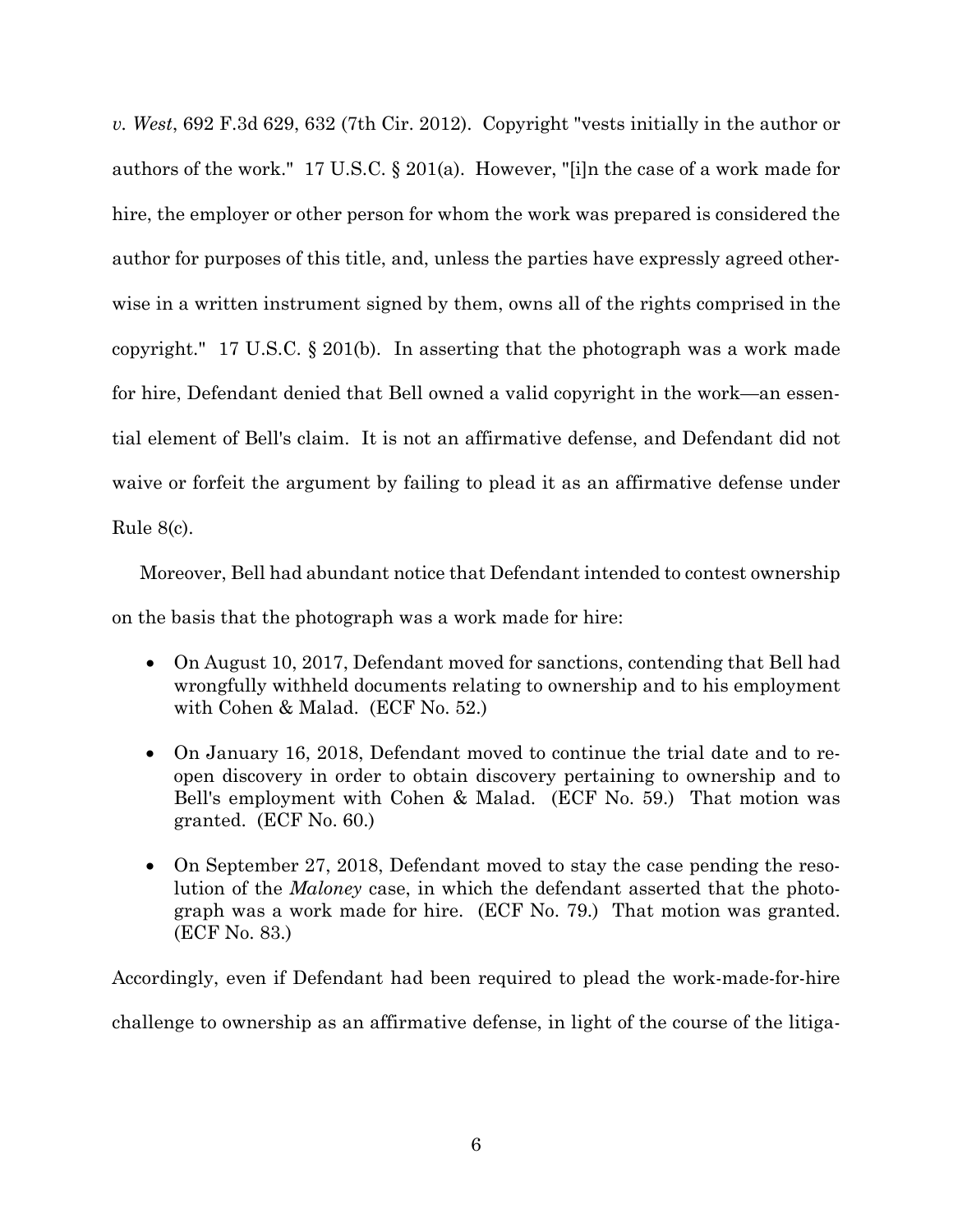tion, the Court would have exercised its discretion under Rule 15 to permit an amendment and allow the evidence. *See* Fed. R. Civ. P. 15(b)(1) ("If, at trial, a party objects that evidence is not within the issues raised in the pleadings, the court may permit the pleadings to be amended. The court should freely permit an amendment when doing so will aid in presenting the merits and the objecting party fails to satisfy the court that the evidence would prejudice that party's action or defense on the merits.").

Second, Defendant had standing to assert that the photograph was a work made for hire. As a threshold matter, Judge Young's decision in *Maloney* is not controlling here. "Decisions of district courts bind the litigants but have no authoritative effect elsewhere in the circuit (or even in the same district)." *520 Mich. Ave. Assocs., Ltd. v. Devine*, 433 F.3d 961, 964 (7th Cir. 2006). Defendant Carmen Commercial Real Estate Services was not a party to the *Maloney* case.

Respectfully, I reach a different conclusion than the *Maloney* court, which chiefly relied on the Ninth Circuit's decision in *Jules Jordan Video, Inc. v. 144942 Canada Inc.*, 617 F.3d 1146 (9th Cir. 2010). *Jules Jordan Video* involved copyright infringement claims brought by an actor and his company. The copyright registration listed the actor as the author of the works, but the defendants contended that the copyright was invalid because the actor made the works for hire for his company. The two potential authors—the actor and his company—were effectively alter egos of one another. *See id.* at 1156 ("The problem with the district court's analysis is that JJV was a one-man shop. Gasper was the sole officer, director, and shareholder of JJV, exercised complete control over it, and made all decisions concerning JJV and production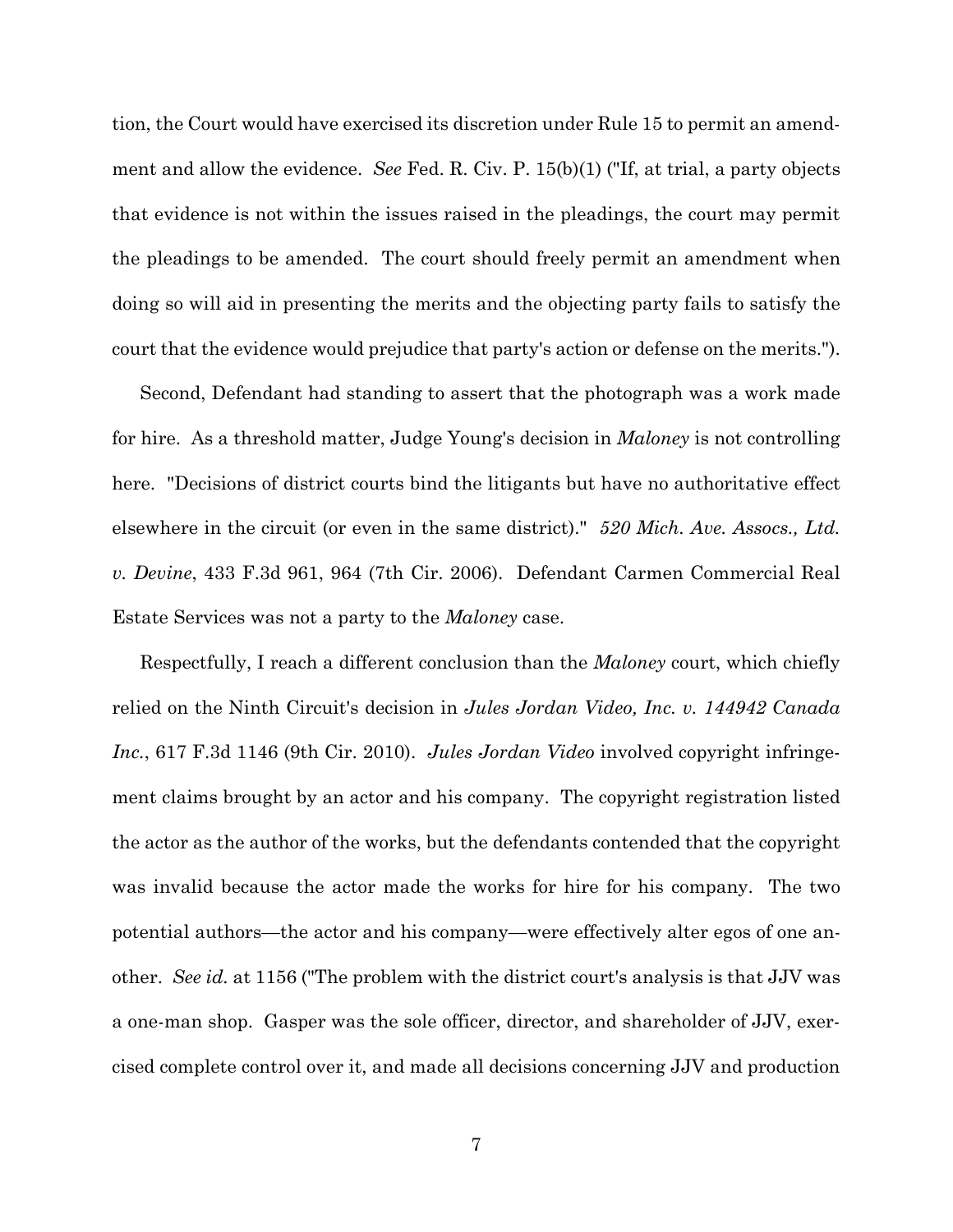of the films. It was all Gasper all the time. . . . Since JJV was Gasper, JJV intended whatever Gasper intended, and if Gasper intended that his creative work be outside the scope of his employment, there was no one to disagree."). In reasoning that the defendants lacked standing to claim the works were made for hire, the Ninth Circuit drew an analogy between § 204—the Copyright Act's statute of frauds, which requires that transfers of copyright ownership be memorialized in a signed writing, such as by a written assignment—and § 101's definition of a work made for hire.

The peculiar circumstances of *Jules Jordan Video* are not present here, and the analogy between § 204 and § 101 is inapt. Section 204 provides that a transfer of copyright ownership is not valid without a signed writing. The provision is "in the nature of a statute of frauds and is designed to resolve disputes among copyright owners and transferees." *Billy-Bob Teeth, Inc. v. Novelty, Inc.*, 329 F.3d 586, 592 (7th Cir. 2003). Third parties generally lack standing to challenge a contract for failure to comply with the statute of frauds. *See* RESTATEMENT (SECOND) OF CONTRACTS § 144 (1981) ("Only a party to a contract or a transferee or successor of a party to the contract can assert that the contract is unenforceable under the Statute of Frauds."). Thus, third parties lack standing to challenge copyright transfers' compliance with § 204's writing requirement. *See Billy-Bob Teeth*, 329 F.3d at 592.

Sections 101 and 201, by contrast, are not "in the nature of a statute of frauds." In *Urbont v. Sony Music Entertainment*, 831 F.3d 80 (2d Cir. 2016), the Second Circuit declined to draw any analogy between § 204's writing requirement and the workmade-for-hire provisions of § 101 and § 201(b). "Unlike Section 204, which concerns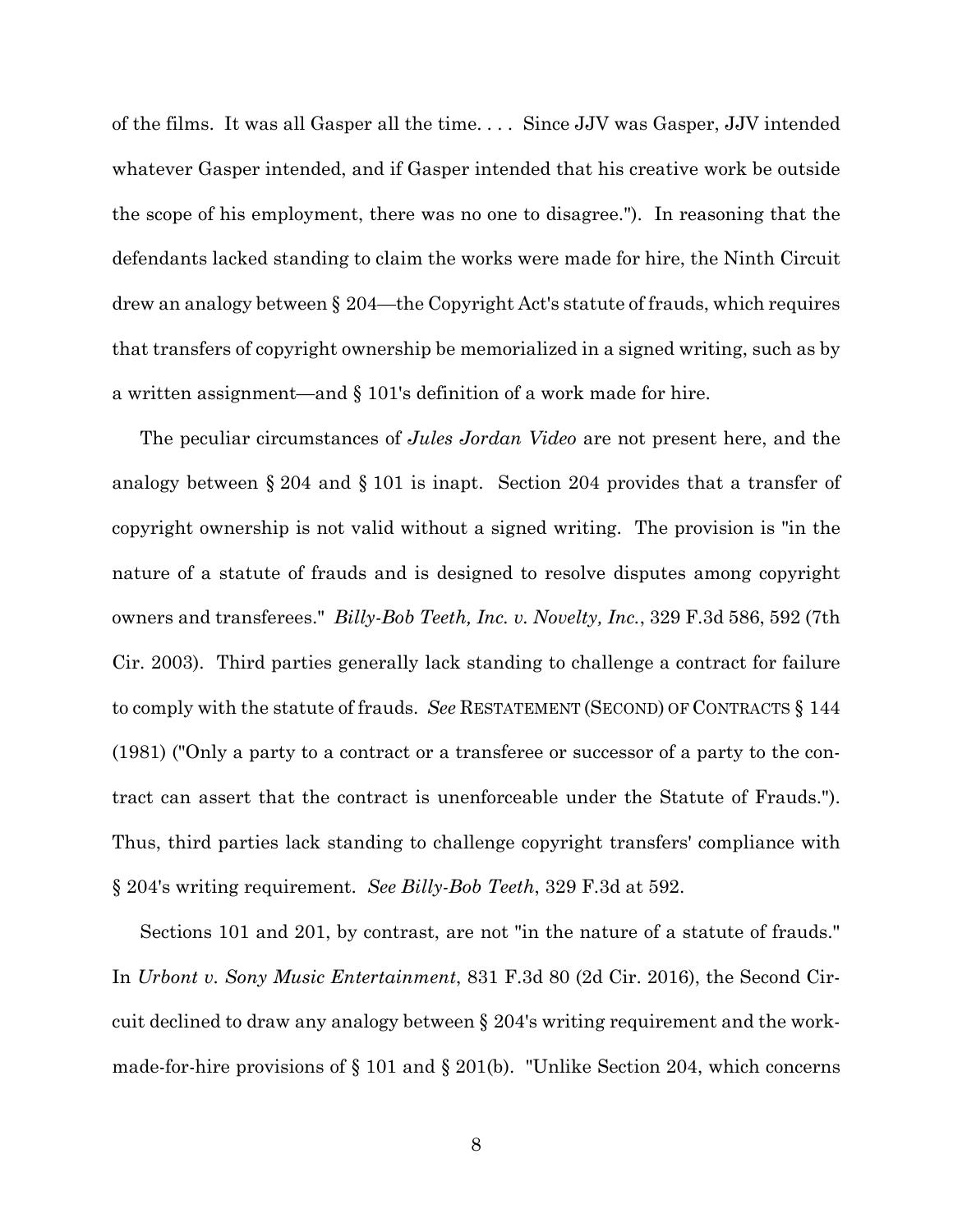the memorialization of an ownership transfer, the 'work for hire' doctrine guides the determination of ownership rights as between employers and employees or independent contractors. A plaintiff in a copyright suit bears the burden of proving ownership of the copyright, however, whether such ownership is challenged by an ostensible employer or by a third party. Indeed, even courts that have precluded third parties from challenging a plaintiff's ownership rights under the statute of frauds provision in Section 204 have permitted those parties to challenge the validity of the underlying ownership transfer." *Id.* at 88–89 (citations omitted). The court concluded that "third parties to an alleged employer-employee relationship have standing to raise a 'work for hire' defense against a claim of copyright infringement." *Id.* at 89.

The Seventh Circuit appears to be among those courts that "have precluded third parties from challenging a plaintiff's ownership rights under the statute of frauds in Section 204," yet have nevertheless "permitted those parties to challenge the validity of the underlying ownership transfer." *Id.* In *Billy-Bob Teeth*, the Seventh Circuit held that the third-party infringer lacked standing to challenge the transfer's compliance with the statute-of-frauds provision. 329 F.3d at 592. It also overturned the trial court's determination that the underlying transfer had not occurred—but not for lack of standing. Rather, the trial court improperly weighed the evidence and witnesses' credibility, invading the province of the jury. *Id.* at 592–93. Thus, the Seventh Circuit did not extend the limitation on third-party standing beyond statute-offrauds challenges.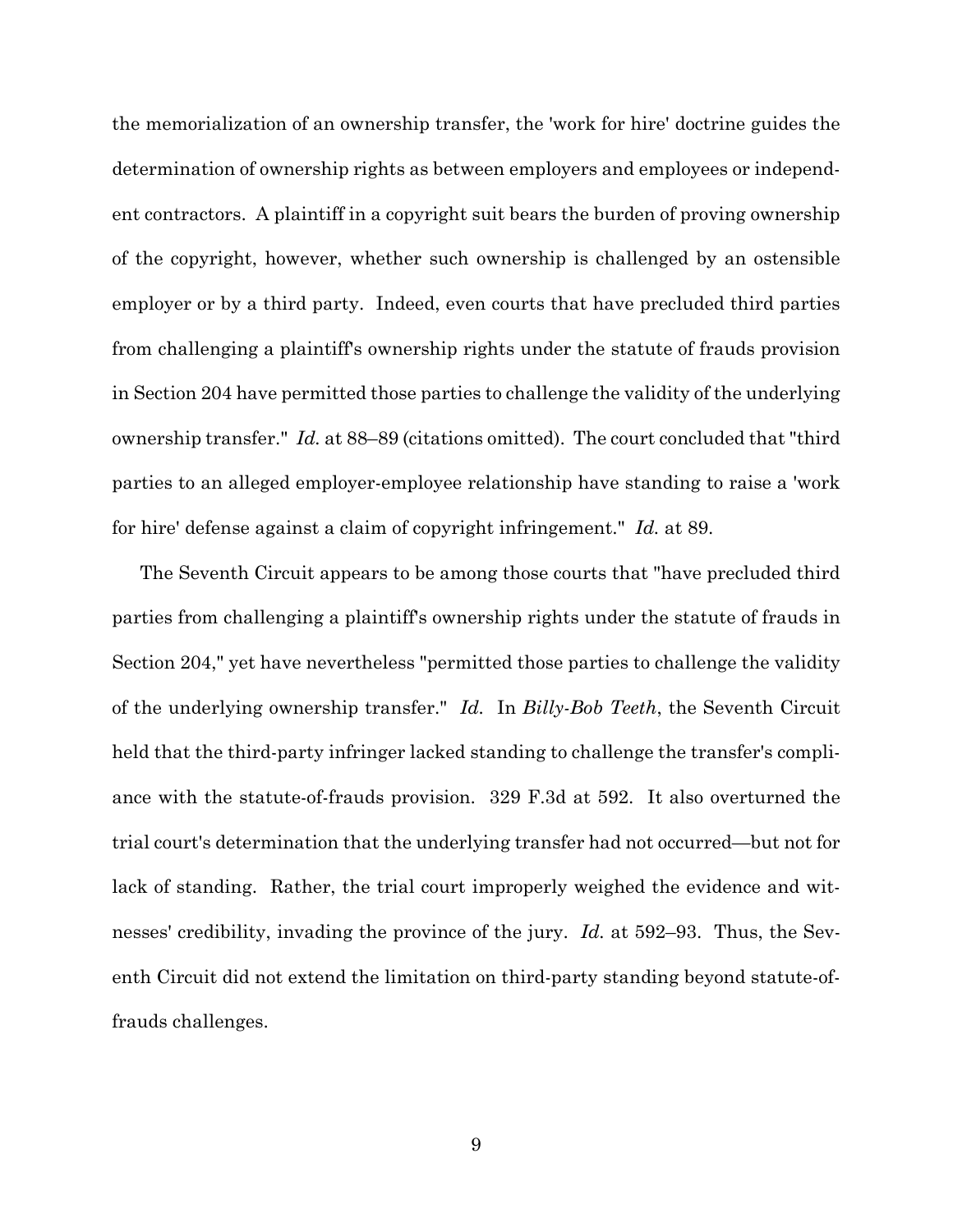It therefore appears that third-party infringers have standing to challenge a plaintiff's ownership under § 101 and § 201(b), in contrast to a transfer's compliance with the statute of frauds under § 204. Other courts have reached the same conclusion. *See, e.g.*, *M.G.B. Homes, Inc. v. Ameron Homes, Inc.*, 903 F.2d 1486, 1490 (11th Cir. 1990) ("It is not unheard of . . . for the 'work-for-hire' issue to arise as a defensive tactic adopted by a third-party infringer to dispute the validity of the plaintiff's copyright.") (internal quotation marks and citation omitted); *In re Napster, Inc. Copyright Litig.*, 191 F. Supp. 2d 1087, 1097 (N.D. Cal. 2002) ("The cases hold that a third party does not have standing to challenge the presumption of ownership when plaintiffs claim ownership by assignment. However, the case law is largely silent as how to treat third-party standing in instances of ownership by authorship . . . . The thirdparty standing doctrine does not preclude this court from considering Napster's argument that the Schedule A Works are not 'works for hire.'") (citation omitted). The denial of Bell's motion in limine was not erroneous, and Bell's motion for a new trial (ECF No. 141) is **denied.**

#### **II. Defendant's Motion for Attorney's Fees and Costs**

Defendant seeks attorney's fees and costs.[4](#page-9-0) The Copyright Act authorizes the court "in its discretion" to "allow the recovery of full costs by or against any party" and to "award a reasonable attorney's fee to the prevailing party as a part of the

<span id="page-9-0"></span><sup>4</sup> Bell contends that Defendant is not a prevailing party because Bell ought to get a new trial. Bell's motion for a new trial is denied in this Order, so his argument now lacks whatever merit it might once have had.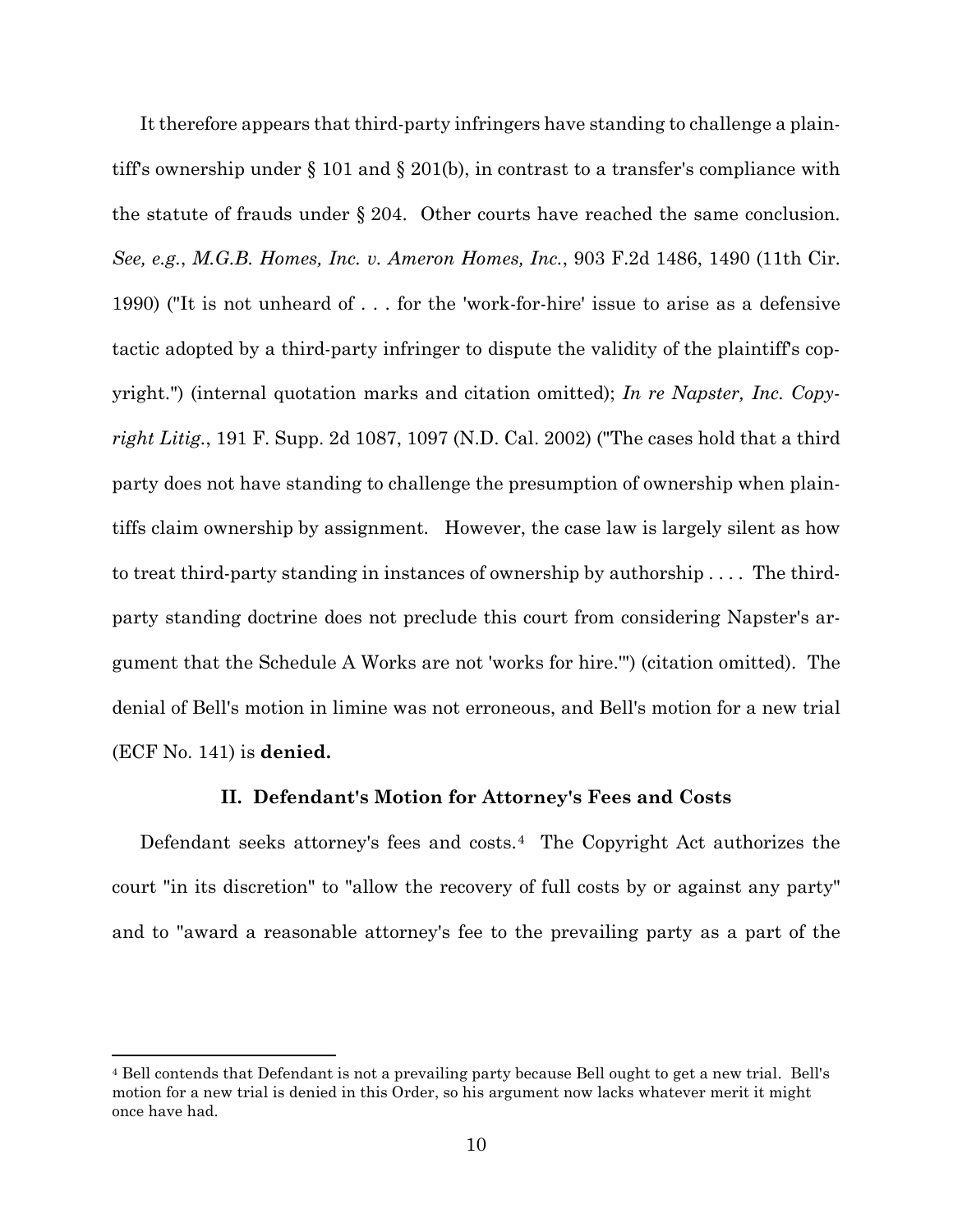costs." 17 U.S.C. § 505. The Supreme Court has endorsed consideration of four nonexhaustive factors to determine whether to award fees under § 505: "frivolousness, motivation, objective unreasonableness (both in the factual and in the legal components of the case) and the need in particular circumstances to advance considerations of compensation and deterrence." *Fogerty v. Fantasy, Inc.*, 510 U.S. 517, 534 n.19 (1994) (quoting *Lieb v. Topstone Industries, Inc.,* 788 F.2d 151, 156 (3d Cir. 1986)).

"[O]bjective reasonableness can be only an important factor in assessing fee applications—not the controlling one." *Kirtsaeng v. John Wiley & Sons, Inc.*, 136 S. Ct. 1979, 1988 (2016). District courts "must take into account a range of considerations beyond the reasonableness of litigating positions. That means in any given case a court may award fees even though the losing party offered reasonable arguments (or, conversely, deny fees even though the losing party made unreasonable ones)." *Id.*  (citation omitted).

In a "successful defense of an infringement suit, the defendant is entitled to a 'very strong' presumption in favor of receiving attorneys' fees, in order to ensure that an infringement defendant does not abandon a meritorious defense in situations in which 'cost of vindication exceeds the private benefit to the party.' 'For without the prospect of such an award, [an infringement defendant] might be forced into a nuisance settlement or deterred altogether from exercising [its] rights.'" *Klinger v. Conan Doyle Estate, Ltd.*, 761 F.3d 789, 791 (7th Cir. 2014) (quoting *Assessment Techs. of Wis., LLC v. WIREdata, Inc.*, 361 F.3d 434, 436–37 (7th Cir. 2004)) (citations omitted).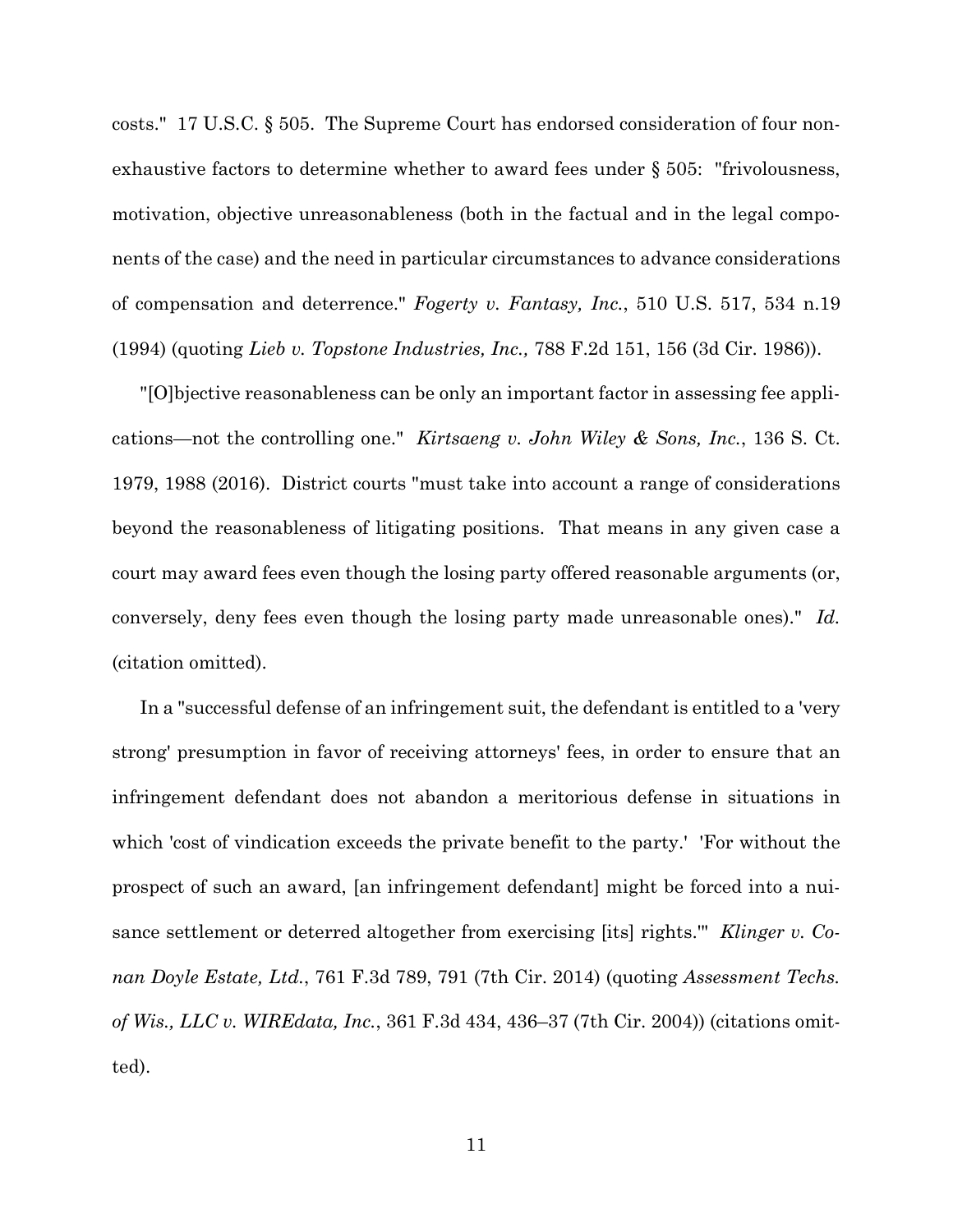Bell ultimately lost this case on ownership of the asserted copyright. His position on that issue was not unreasonable. His position on damages, however, was unreasonable. The evidence at trial was that licenses for similar images typically sell for \$5 to \$20, (Tr. Vol. 2 at 255:5–15), and that Bell typically licensed the photograph for \$200. (Tr. Vol. 1 at 129:24–25.) In *Maloney*, after prevailing at trial, Bell was awarded \$200 in statutory damages.Bell testified at trial that his "actual damages are probably \$200." (Tr. Vol. 1 at 130:1–2.) Defendant here offered to settle the matter for \$1,000 before suit was filed. (Tr. Vol. 2 at 258:20–21.) Yet Bell proceeded to trial seeking \$150,000 in statutory damages on scant evidence of willful infringement. *See Harris Custom Builders, Inc. v. Hoffmeyer,* 140 F.3d 728, 731 (7th Cir. 1998) ("It seems to us, however, that an unreasonable rejection of a serious settlement offer might under some circumstances be a factor which could be considered in assessing the reasonableness of a fee request."); *FameFlynet, Inc. v. Jasmine Enterprises Inc.*, No. 17 C 4749, 2019 WL 3733592, at \*2 (N.D. Ill. Aug. 8, 2019) (considering settlement negotiations to evaluate parties' litigation conduct on § 505 motion for fees); *Greenwich Film Prods., S.A. v. DRG Records, Inc.*, No. 91 CIV. 0546 (JSM), 1996 WL 502336, at \*2 (S.D.N.Y. Sept. 5, 1996) ("However, when defendant offered \$30,000 to settle the case before this action was filed it was totally unreasonable for plaintiff to demand \$1,000,000 and to refuse to lower that demand until the eve of trial.").

Bell has filed many lawsuits over this photograph. Other judges have found indicia of improper motive: "Bell's motivation for filing this action appears to be an attempt to extract quick, small settlements from many defendants instead of using the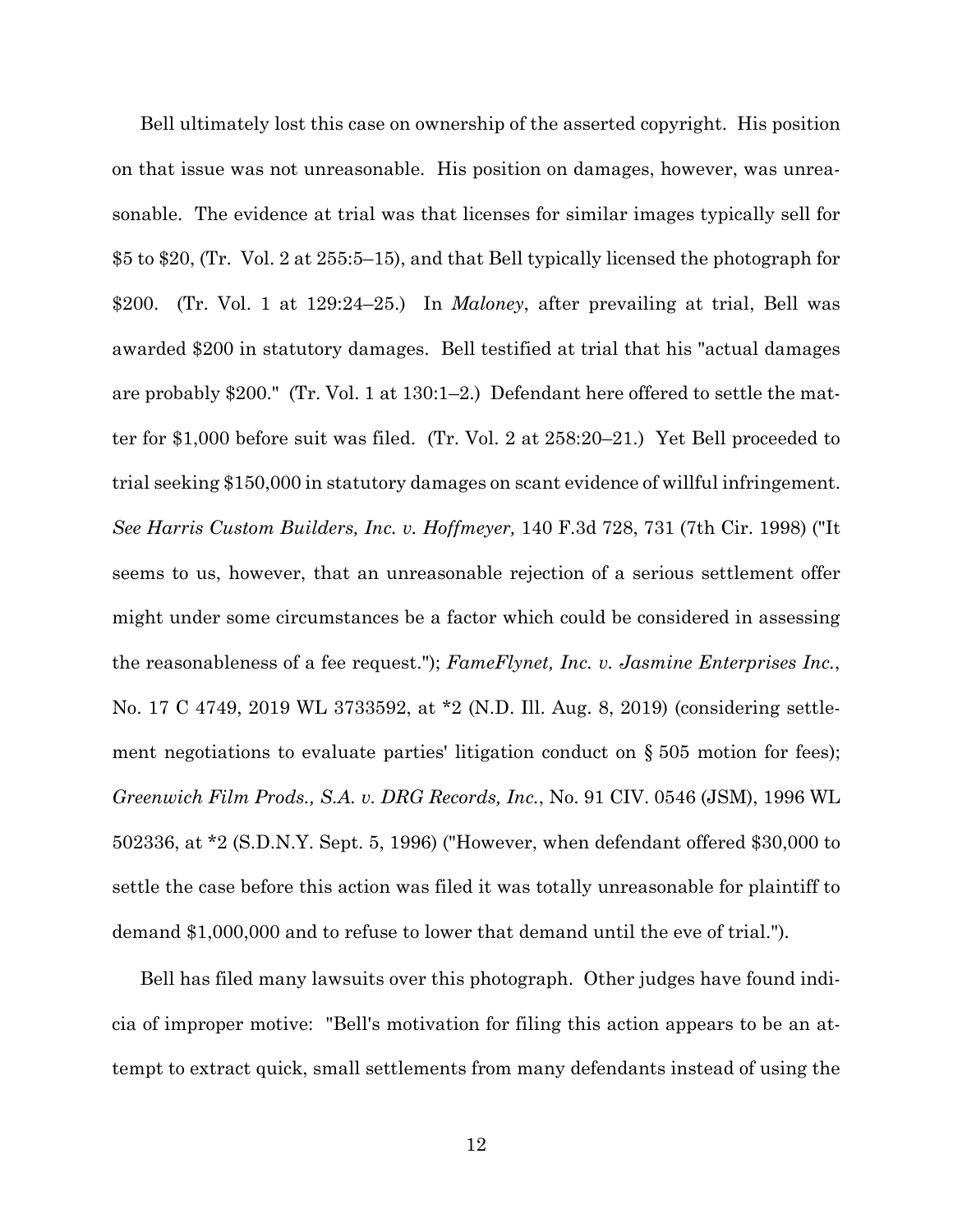judicial process to protect his copyright against legitimate infringing actors." *Bell v. Taylor*, Case No. 1:13-cv-798-TWP-DKL, ECF No. 186 (S.D. Ind. Sept. 2, 2016); *see also Bell v. Lantz*, Case No. 1:13-cv-35-TWP-DKL, ECF No. 236 (S.D. Ind. June 8, 2015) (same). Here, the record similarly reflects that Bell used the threat of litigation costs to extract quick settlements. In his initial \$5,000 settlement demand, Bell wrote:

If not settled by noon May 9th, all offers will be withdrawn[,] and any settlement offers will be substantially higher, as you are responsible for statutory damages, costs, and the copyright holder's legal fees.

(Tr. Vol. 1 at 128:23–129:1.) In response to Defendant's offer to settle for

\$1,000, Bell wrote:

The infringer is liable for statutory damages, plus copyright holder's attorney fees and costs, which is substantially more than \$5,000. Suit will be filed May 9th, 20[1]6. If you wish to avoid legal action, deleting the photo without payment is not an option. You still owe \$5,000 for past unauthorized use. Should the \$5,000 not be paid by noon May 9th, 20[1]6, Rich Bell will be filing a lawsuit against Carmen Commercial Real Estate Services for copyright infringement. Once the lawsuit is filed, fees and costs go up and Carmen Commercial Real Estate Services will not be able to settle the case for \$5,000. It will cost substantially more.

(Tr. Vol 1 at 132:14–17.)

The success of such demands—for an amount between 25 times (on a \$200 valuation) and 1,000 times (on a \$5 valuation) the market value of a license—depends upon litigation costs that render a defendant's trial victory hollow. A fee award therefore advances the goals of compensation and deterrence embodied in the Seventh Circuit's *Klinger* presumption. *See Klinger*, 761 F.3d at 792 ("The Doyle estate's business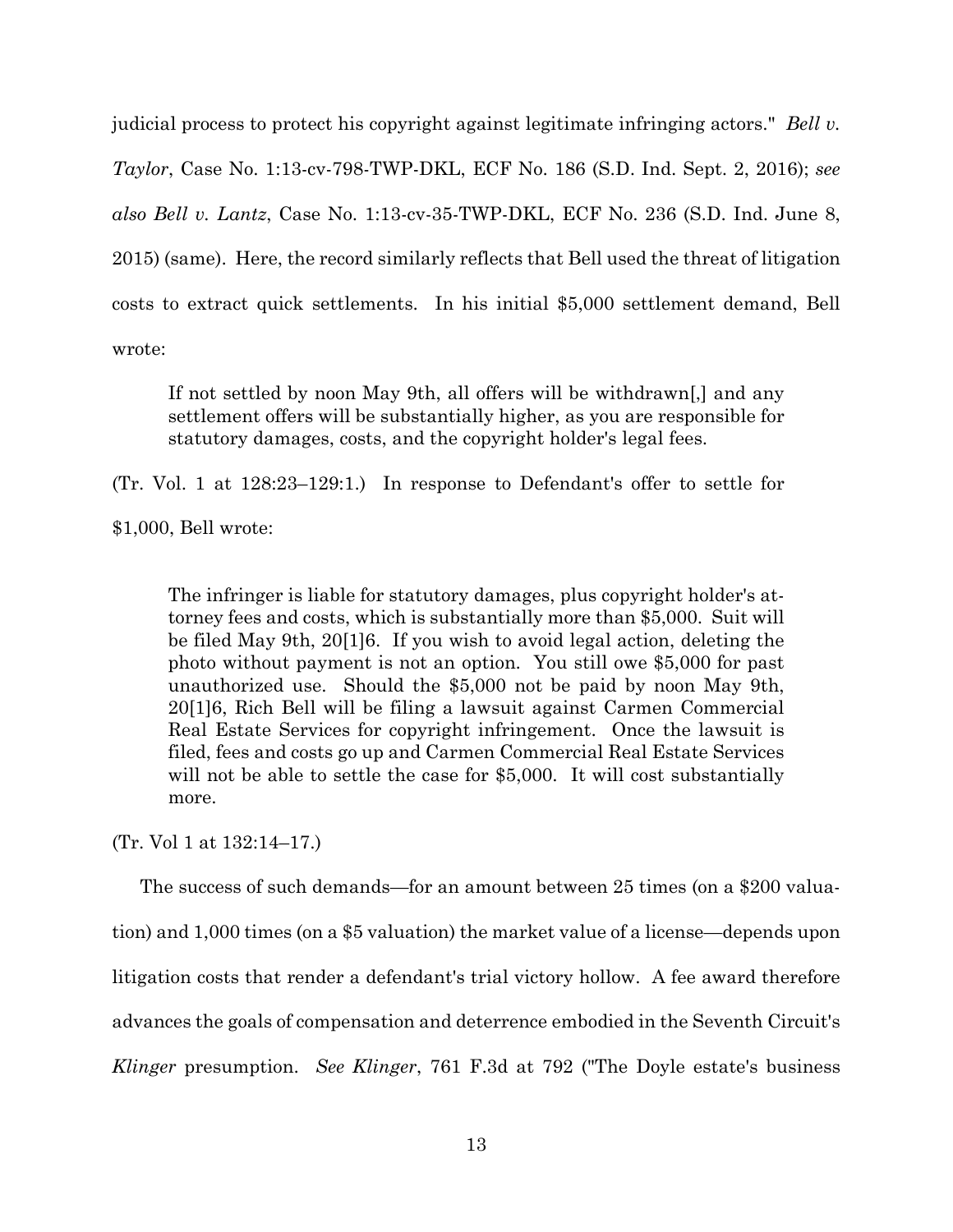strategy is plain: charge a modest license fee for which there is no legal basis, in the hope that the 'rational' writer or publisher asked for the fee will pay it rather than incur a greater cost, in legal expenses, in challenging the legality of the demand.").

In short, the *Fogerty* factors weigh in favor of awarding fees. Defendant seeks \$169,087.23 in attorney's fees and \$3,085.83 in costs. The amount of fees and costs is supported by Defendant's counsel's declaration, time sheets, itemized expenses, and invoices. The attorney's fees sought reflect a total of approximately 455 hours billed by a partner, associates, and paralegals, multiplied by their respective hourly rates. Defense counsel's hourly rate of \$420 to \$435 is reasonable for the Indianapolis area given his experience. His associates' rates of \$280 per hour and \$360 per hour, and his paralegals' rates of \$190 and \$205 per hour, are likewise reasonable.

In response, Bell contends that the time expended by Defendant's counsel was excessive and that the hourly rate reported by Defendant's counsel is inflated. Bell does not object to any specific entry or entries. Instead, Bell submits the declaration of his attorney, Maura Kennedy, averring that she billed 212.5 hours at a rate of \$225.00 per hour for a total of \$47,812.50 in attorney's fees.

The difference between Defendant's reported fees and Bell's reported fees does not undermine the reasonableness of Defendant's fee request here for two key reasons. First, the difference in hourly rates does not render Defendant's counsel's rates unreasonable, as Bell's counsel had been a licensed attorney for just two years at the commencement of this litigation, (Kennedy Decl. ¶¶ 4, 8, ECF No. 168-1), whereas lead defense counsel has been an attorney for over 35 years. Second, the difference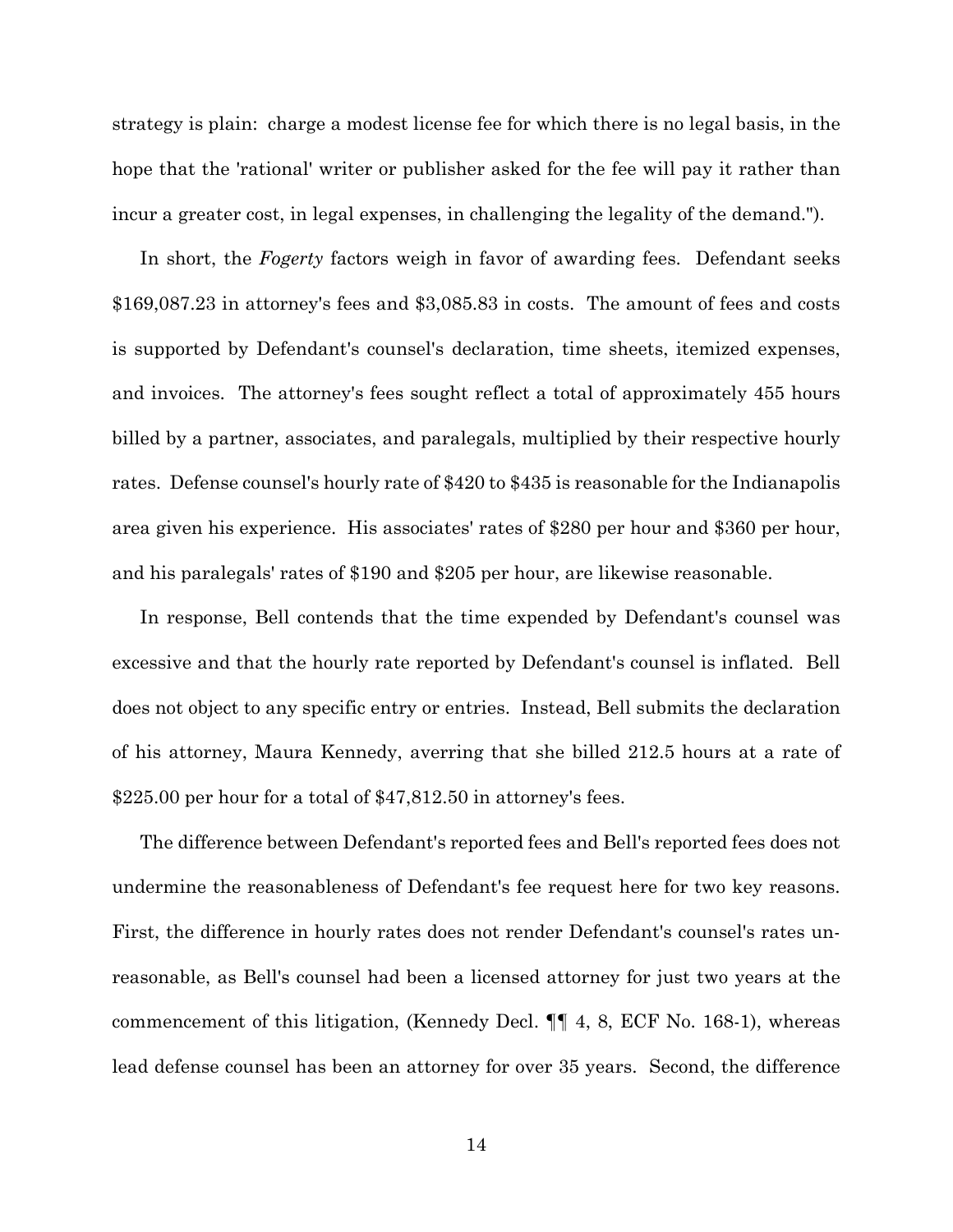in the number of hours billed is not probative, as Ms. Kennedy has served as Bell's "Co-Counsel." (Kennedy Decl. ¶ 1.) Bell himself is an attorney, filed his appearance on behalf of himself, (ECF No. 2), and has been extensively involved in this litigation in that capacity, making numerous filings on his own behalf, (*see* ECF Nos. 1, 8, 11, 19, 23, 59, 65, 66, 67, 68, 75, 80, 84, 88, 105, 106, 108, 128, 129, 141, 142, 143, 147, 151, 152, 158, 162, 163, 166, 168). Bell's hours are not reflected in Ms. Kennedy's declaration.

Bell complains that the Court did not grant his motion to compel discovery on fees. Bell filed two identical documents styled, "Plaintiff's request for order by the court to shorten time to seven day [sic] for defendant to produce certain documents." (ECF Nos. 162, 163.) In those filings, Bell sought to shorten the time for production of documents to seven days so that he could file a response, due in four days, to Defendant's motion for fees, which had been pending for three months. Like too many of Bell's filings in this case, the request was untimely, procedurally deficient, and wellnigh incomprehensible. It was properly denied for the reasons set forth in the Court's order (ECF No. 165).

Finally, Bell argues that the Court's ruling on summary judgment that the "designated evidence is sufficient at the summary judgment stage to support the first element of a copyright infringement claim," (ECF No. 56), was "the law of this case" so that "the issue of Bell's ownership should not have been a question for the jury," (ECF No. 168). The argument is frivolous. The Court denied Defendant's motion for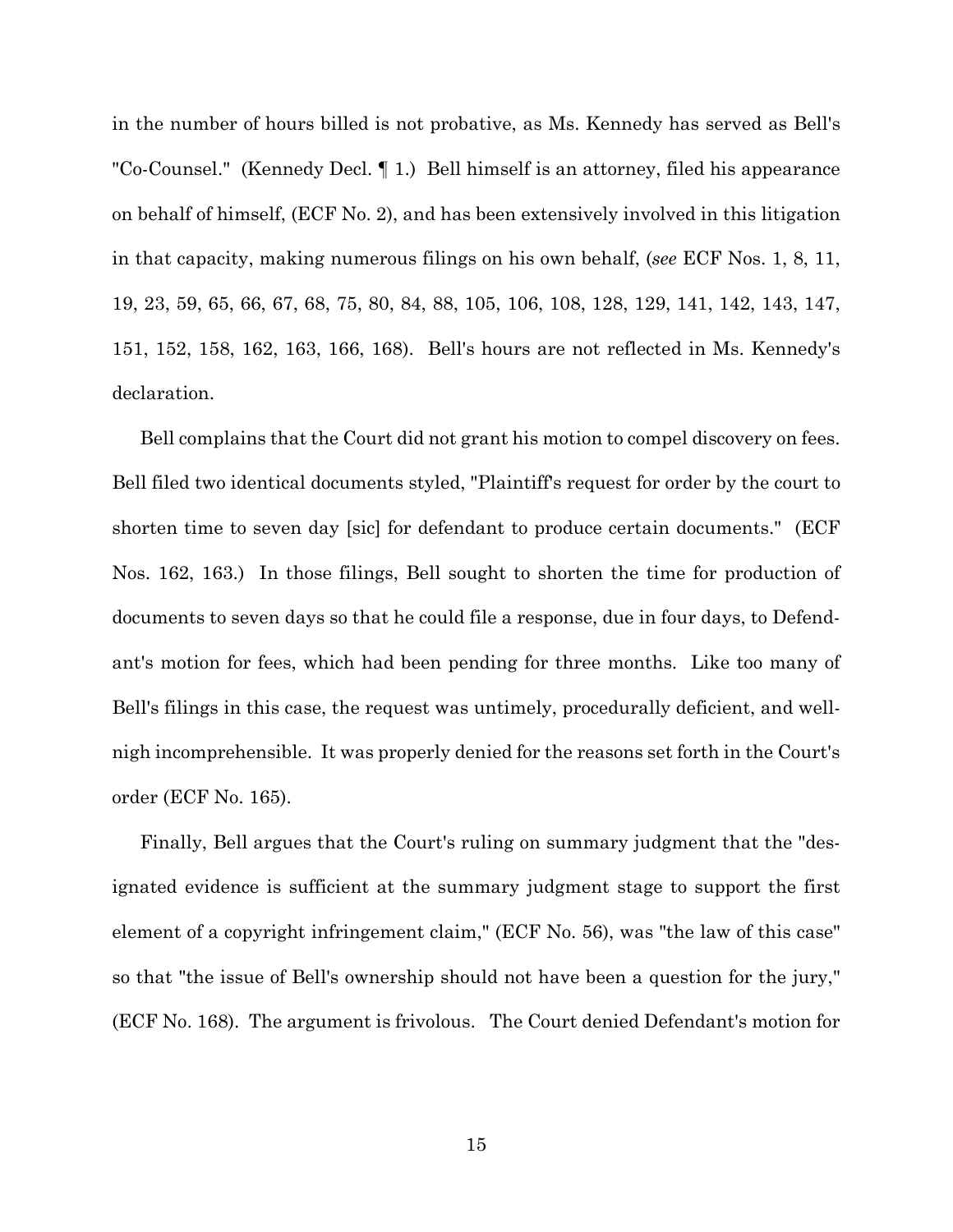summary judgment after construing the facts in the light most favorable to the Plaintiff. Bell did not move for summary judgment. That Defendant was not entitled to summary judgment on ownership does not entail that Bell was so entitled.

Defendant's motion for attorney's fees and costs is **granted**. The Court has considered and rejected the arguments set forth in Bell's response; Defendant's motion to strike Bell's response (ECF No. 169) is therefore **denied** as moot.

## **Conclusion**

For the reasons set forth above, Plaintiff Richard N. Bell's motion for a new trial (ECF No. 141) is **denied.** Defendant Carmen Commercial Real Estate Services's motion for fees and costs (ECF No. 145) is **granted.** Defendant is awarded its attorney's fees and costs in the amount of \$172,173.06 against Mr. Bell.

**SO ORDERED.**

Date: 8/25/2020

AES R. SWEENEY II, JUDGE **United States District Court** Southern District of Indiana